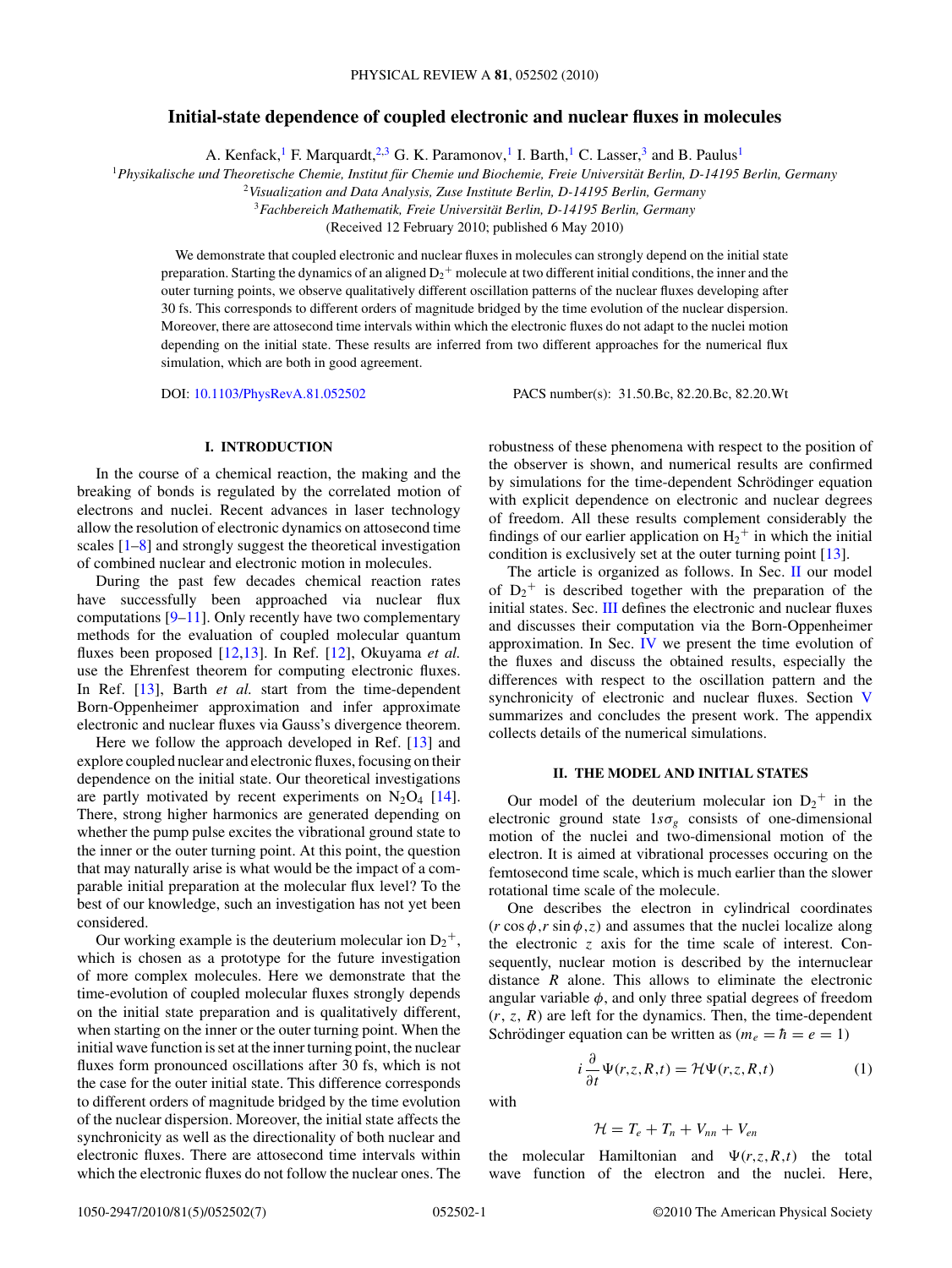<span id="page-1-0"></span> $T_n = -1/(2\mu_n)\partial^2/\partial R^2$  is the kinetic energy of the nuclei with the reduced mass  $\mu_n = m_d/2 = 1836$  au,  $V_{nn} = 1/R$  the nuclei-nuclei interaction,

$$
T_e = -\frac{1}{2\mu_e} \frac{\partial^2}{\partial z^2} - \frac{1}{2\mu_e} \left( \frac{\partial^2}{\partial r^2} + \frac{1}{r} \frac{\partial}{\partial r} \right),
$$

the electronic kinetic energy with  $1/\mu_e = 1 + 1/(2m_d)$ , and

$$
V_{en} = -\frac{1}{\sqrt{r^2 + (z - R/2)^2}} - \frac{1}{\sqrt{r^2 + (z + R/2)^2}},
$$

the electron-nuclei interaction.

Our initial state is the Born-Oppenheimer wave function

$$
\Psi(r, z, R, t = 0) = \Psi_n(R, t = 0)\Psi_e(r, z; R). \tag{2}
$$

The nuclear wave function  $\Psi_n(R,0)$  is the ground state of the neutral molecule  $D_2$ , promoted to  $D_2$ <sup>+</sup> (1*s* $\sigma_g$ ); while the electronic wave function  $\Psi_e(r, z; R)$  is the  $1s\sigma_g$  electronic wavefunction of  $D_2$ <sup>+</sup> parametrized by the internuclear distance *R*. Details on the preparation of our initial states can be found in the appendix.

Figure 1 illustrates this setup. Figure  $1(a)$  shows the potential energy surface  $V(R)$  of  $D_2$ <sup>+</sup> together with the two different initial states of our dynamics. The regions (1) and (2) correspond to the outer and inner turning points with respect to the equilibrium internuclear distance  $R_{eq} = 2.0a_0$ . The center of the nuclear wave packet  $\Psi_n(R,0)$  is chosen as  $R_1 = 3.125a_0$ and  $R_2 = 1.5a_0$ , respectively. The energies of the associated states are identical and equal to  $E = -0.575$  a.u.. In Fig. 1(b), the acting force  $K = -dV/dR$  clearly shows that the nuclear wave packet is driven more strongly in the inner region (2) than in the outer region (1). A more detailed discussion of the influence of this force on the nuclear dispersion is provided in subsection [IV B.](#page-4-0)



FIG. 1. (Color online) (a) The potential energy surface  $V(R)$  of  $D_2^+$ . The outer (1) and the inner (2) regions denote the initial locations of the nuclear wave packets centered at  $R_1$  and  $R_2$ , respectively. These wave packets have been promoted to  $D_2$ <sup>+</sup> from the ground state of D2. The dot-dashed vertical lines indicate the location of our observer  $R_{\text{obs}}$ . (b) The force  $K = -dV/dR$  acting on the nuclear wave packet. The equilibrium internuclear distance  $R_{eq}$  is indicated by a dashed vertical line.

### **III. THE FLUXES**

From the total wave function  $\Psi(r,z,R,t)$  one derives the continuity equation for the total density  $\rho_{tot}(r, z, R, t) =$  $|\Psi(r, z, R, t)|^2$ :

$$
\dot{\rho}_{\text{tot}}(r,z,R,t) = -\nabla \cdot \mathbf{j}(r,z,R,t). \tag{3}
$$

The total current density is

$$
\mathbf{j} = \begin{pmatrix} \frac{1}{\mu_e} \text{Im}(\Psi^* \nabla_e \Psi) \\ \frac{1}{\mu_n} \text{Im}(\Psi^* \nabla_n \Psi) \end{pmatrix},
$$

where the gradient in nuclear and in electronic coordinates is denoted by  $\nabla_n$  and  $\nabla_e$ , respectively.

### **A. The electronic flux**

We turn to the electronic density

$$
\rho_e(r,z,t) = \int dR |\Psi(r,z,R,t)|^2.
$$
 (4)

Integrating the full continuity equation, Eq. (3), over the nuclear degrees of freedom, one obtains the reduced continuity equations for the electrons

$$
\dot{\rho}_e(r,z,t) = -\nabla_e \cdot \mathbf{j}_e(r,z,t),\tag{5}
$$

where

$$
\mathbf{j}_e = \frac{1}{\mu_e} \int dR \, \text{Im}(\Psi^* \nabla_e \Psi) \tag{6}
$$

is the electronic current density. We are interested in monitoring the flux through the observer surface  $A_{obs}$ , which is the boundary of a subset of the volume  $V_{obs}$ . This is given by the surface integral

$$
F_e(t; A_{\text{obs}}) = -\int_{A_{\text{obs}}} d\mathbf{A} \cdot \mathbf{j}_e. \tag{7}
$$

Following Barth *et al.* [\[13\]](#page-6-0), we use the divergence theorem together with the electronic continuity equation, Eq. (5), to rewrite the flux in terms of the density,

$$
F_e(t; A_{\text{obs}}) = \frac{d}{dt} \int_{V_{\text{obs}}} dV \rho_e. \tag{8}
$$

Integrating over the time interval [0*,t*] we obtain the associated electronic yield

$$
Y_e(t; A_{\text{obs}}) = \int_0^t d\tau F_e(\tau; A_{\text{obs}}).
$$
 (9)

In our model system, the surface of observation is defined by two planes parallel to the plane  $z = 0$  with distance  $R_{obs}$ , i.e.,  $z_{obs} = \pm R_{obs}/2$ , as illustrated in Fig. [2.](#page-2-0) Therefore, in the associated observing volume  $V_{obs}$ , the electronic flux can be expressed as

$$
F_e(t; A_{\text{obs}}) = \frac{d}{dt} \int_0^\infty r dr \int_{-z_{\text{obs}}}^{z_{\text{obs}}} dz \rho_e(r, z, t). \tag{10}
$$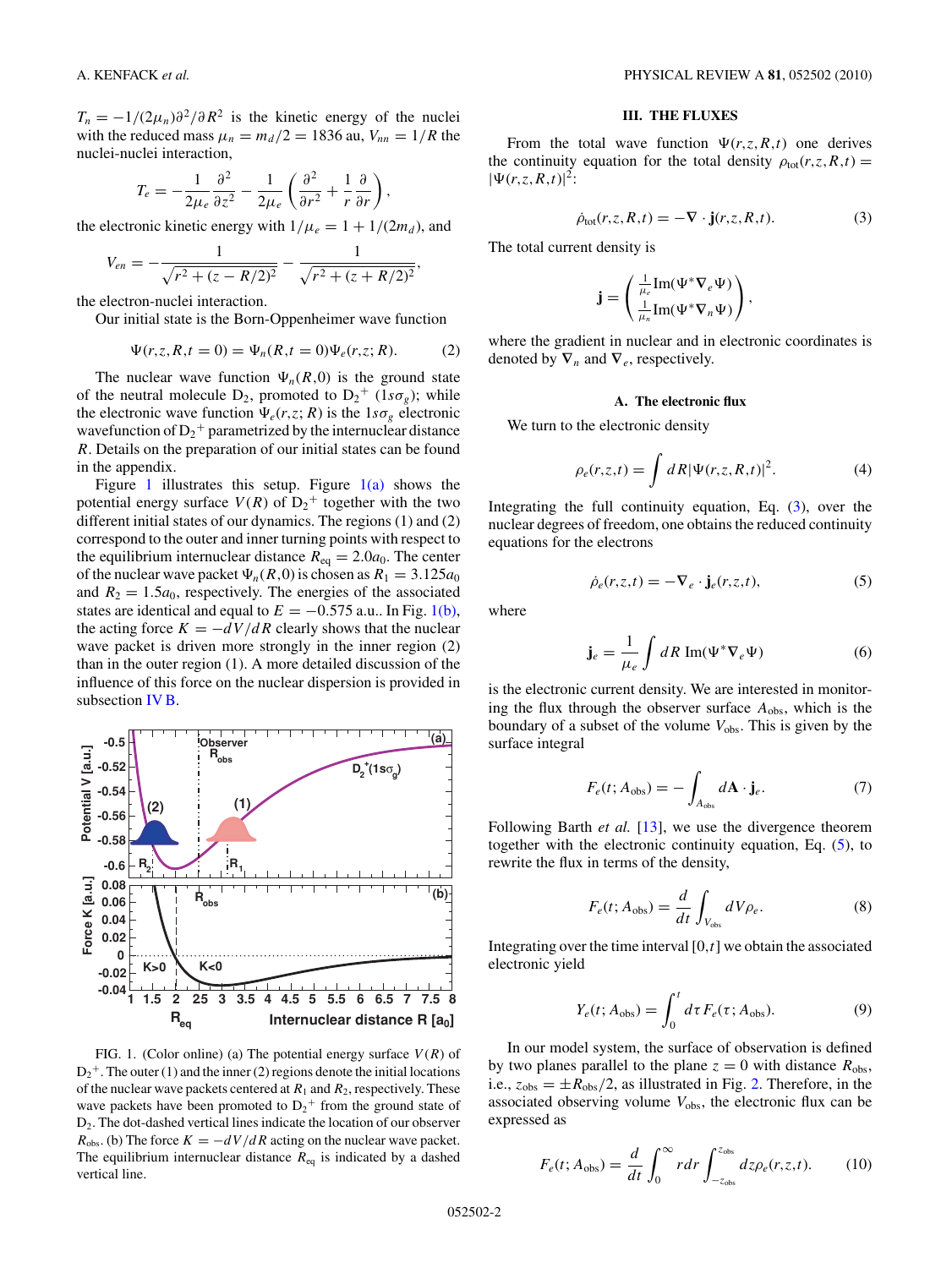<span id="page-2-0"></span>

FIG. 2. (Color online) Visualization of the initial states as defined in Fig. [1.](#page-1-0) The upper panel represents the inner initial state and the lower panel the outer one. The electronic density, with its associated color code, surrounds the nuclear densities in red (dark gray). The space inside the two parallel planes of the observer  $A_{obs}$ , in yellow (light gray), corresponds to the volume of the observer *V*obs. The two planes are located at  $z_{obs} = \pm R_{obs}/2$ , where  $R_{obs}$  is the distance separating the two planes. This visualization has been created using the academic system ZIBAMIRA, a superset of its commercial version AMIRA [\[15\]](#page-6-0).

The observer position  $R_{obs}$  should allow to monitor maximum fluxes for both sets of initial states. Therefore we have chosen  $R_{\text{obs}} = 2.5a_0$ .

#### **B. The BO approximation**

One way for computing the electronic and the nuclear fluxes is the numerical solution of the time-dependent molecular Schrödinger equation, Eq.  $(1)$  $(1)$ . The state-of-the-art methods [\[16,17\]](#page-6-0), which treat this problem in full dimensionality, are still restricted to three-body problems such as our working model, although few extensions to larger systems have been proposed [\[4,18,19\]](#page-6-0). In general, however, the Born-Oppenheimer (BO) approximation [\[20\]](#page-6-0) proposed in 1927 is still indispensable.

The BO approximation is based on the large ratio between nuclear and electronic masses. The nuclei are thus slower, thereby allowing the approximation of their dynamics by an effective equation of motion with averaged electronic degrees of freedom, while the electronic averaging process works with the nuclei frozen in a given configuration. It basically allows to break the wave function of a molecule in its electronic and nuclear components. For our model, the total wave function  $\Psi(r,z,R,t)$  is approximated by the BO wave function

$$
\Psi_{\text{BO}}(r,z,R,t) = \Psi_n(R,t)\Psi_e(r,z;R). \tag{11}
$$

The electronic wave function  $\Psi_e(r,z;R)$ , which depends parametrically on the nuclear degree of freedom *R*, is the solution of the time-independent electronic Schrödinger equation

$$
\mathcal{H}_e \Psi_e(r, z; R) = V(R) \Psi_e(r, z; R)
$$
 (12)

with  $H_e = T_e + V_{nn} + V_{en}$  the electronic Hamiltonian and  $V(R)$  the Potential Energy Surface (PES). The nuclear wave function  $\Psi_n(R,t)$  is the solution of the time-dependent nuclear Schrödinger equation

$$
i\frac{\partial}{\partial t}\Psi_n(R,t) = [T_n + V(R)]\Psi_n(R,t). \tag{13}
$$

We note that the electronic wave function is the electronic ground state of  $D_2$ <sup>+</sup> which is indeed real valued. This makes it problematic to use of the BO approximation for the computation of the gradient of the total wave function. Specifically the electronic current density is zero, see Eq. [\(6\)](#page-1-0), in contrast to what one would expect. Therefore we do not employ the current density  $\mathbf{j}_e$  but instead the density *ρe* to compute the fluxes via the density formulation, Eq.  $(8)$ .

### **C. The nuclear flux**

For the derivation of the nuclear flux we proceed similarly as for the electronic one. We define the nuclear density

$$
\rho_n(R,t) = \int dz \, r \, dr |\Psi(r,z,R,t)|^2. \tag{14}
$$

It satisfies the reduced continuity equation

$$
\dot{\rho}_n(R,t) = -\nabla_n \cdot \mathbf{j}_n(R,t) \tag{15}
$$

with the nuclear current density

$$
\mathbf{j}_n = \frac{1}{\mu_n} \int dz \, r \, dr \mathrm{Im}(\Psi^* \nabla_n \Psi).
$$

The nuclear flux through the surface  $A_{obs}$  is

$$
F_n(t; A_{\text{obs}}) = -\int_{A_{\text{obs}}} d\mathbf{A} \cdot \mathbf{j}_n = \frac{d}{dt} \int_{V_{\text{obs}}} dV \rho_n,
$$

and its time integration gives the associated nuclear yield

$$
Y_n(t; A_{\text{obs}}) = \int_0^t d\tau F_n(\tau; A_{\text{obs}}).
$$

In this case the nuclear flux can explicity be written as

$$
F_n(t; A_{\text{obs}}) = \frac{d}{dt} \int_0^{R_{\text{obs}}} dR \rho_n(R, t). \tag{16}
$$

#### **IV. RESULTS AND DISCUSSIONS**

The results presented in the following section show a good qualitative agreement of the fluxes obtained by solving the full molecular Schrödinger equation, Eq.  $(1)$  $(1)$ , and by computing the BO wave function, Eq. (11). Our discussion puts the main focus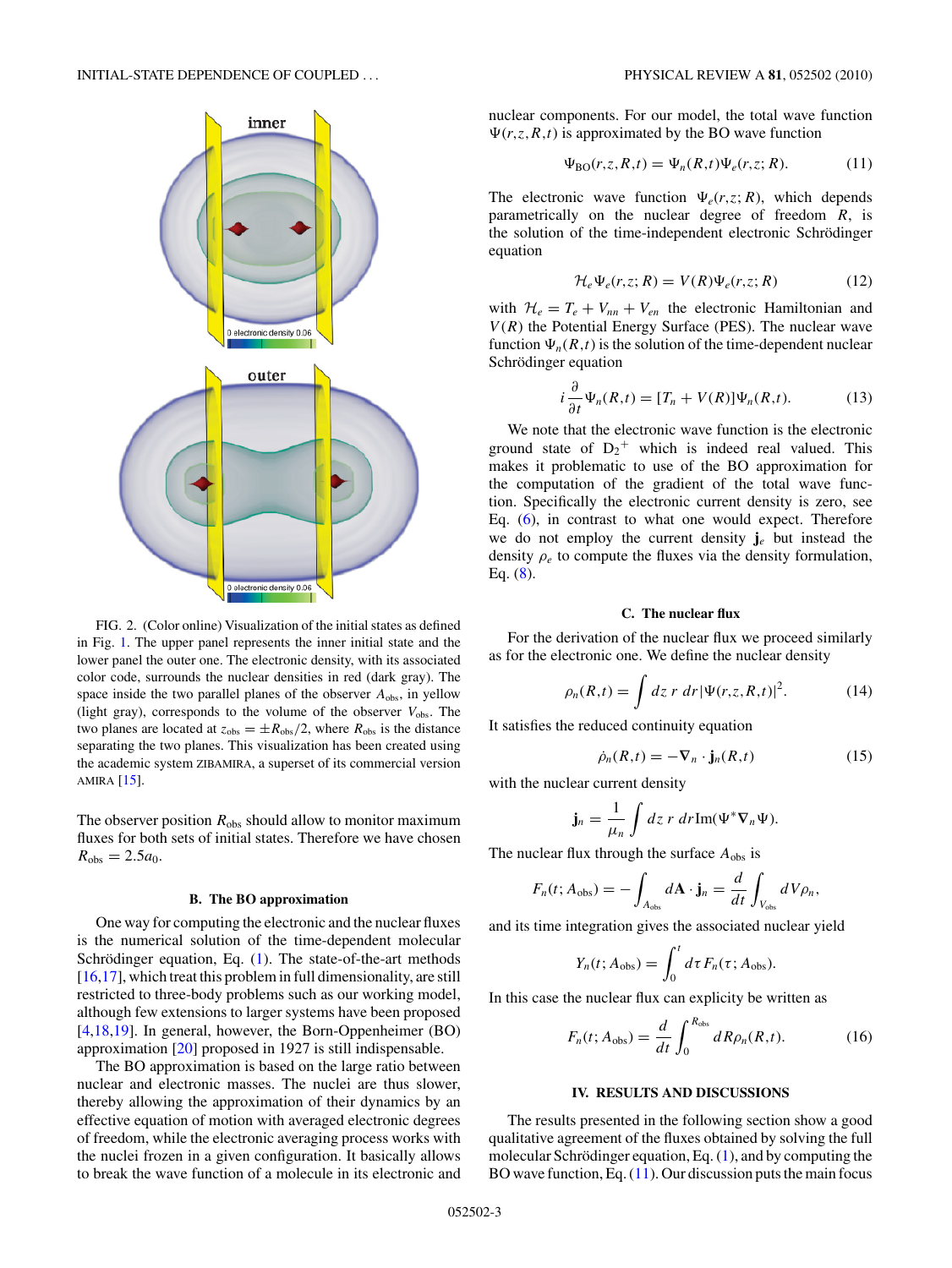<span id="page-3-0"></span>

FIG. 3. (Color online) Dynamics for the outer initial condition centered in  $R_1 = 3.125a_0$ . The underlying simulations solve the full molecular Schrödinger equation [red (gray)] or use the BO approximation (black). Nuclear quantities are plotted by solid lines, electronic ones by dashed lines. (a) The mean bond length. Additionally, the observer location at  $R_{obs} = 2.5a_0$  is indicated as a dashed horizontal line. The lower two panels show the evolution of the electronic and nuclear fluxes (b) and the yields (c). The dynamics within the regions marked by A and B are more thoroughly discussed in subsection [IV B.](#page-4-0)

on the oscillation pattern of the electronic and nuclear fluxes as well as their synchronicity. We also monitor electronic and nuclear dispersion for explaining part of the flux dynamics. Numerical aspects for the dynamics can be found in subsection 2 of the appendix.

## **A. Oscillation pattern**

Figures 3 and 4 display results for the dynamics up to 72 fs. The initial wave functions are localized around the outer turning point  $R_1 = 3.125a_0$  and the inner one  $R_2 = 1.5a_0$ , respectively. We compare results of the BO computations with the simulations based on the full molecular Schrödinger equation.

Figures  $3(a)$  and  $4(a)$  show the mean bond length  $\langle R \rangle = \langle \Psi(r,z,R,t) | R | \Psi(r,z,R,t) \rangle$  as a function of time. The observer position at  $R_{obs} = 2.5a_0$  is indicated by a dashed horizontal line. Figures  $3(b)$ ,  $4(b)$ ,  $3(c)$  and  $4(c)$  show both electronic and nuclear fluxes and the corresponding yields through the symmetric planes  $z_{obs} = \pm R_{obs}/2$ , respectively.

For the outer initial condition (Fig. 3), the nuclear yield reaches a maximum value of 1 around the inner turning point ( $\langle R \rangle \approx 1.55a_0$  and  $t \approx 12$  fs). The maximal electronic yield equals 0*.*32, which is less than 0.5. Hence the nuclei move almost completely from their initial location to the



FIG. 4. (Color online) Dynamics for the inner initial condition centered in  $R_2 = 1.5a_0$ . The displayed quantities as well as their line encoding are the same as in Fig. 3.

inner region, in contrast to the electron. After 12 fs, the nuclear yield gets slightly damped, while the electronic yield slowly oscillates with comparable amplitudes. The nuclear flux reaches its maximal value of 0*.*20 close to the equilibrium internuclear distance  $R_{eq} = 2.0a_0$ . The electronic flux shows a more regular oscillation pattern than the nuclear one.

For the inner initial condition (Fig. 4), the nuclear yield reaches a minimal value of approximately −0*.*8 around time  $t = 12$  fs. The corresponding bond length is  $\langle R \rangle \approx 3.0a_0$ . After 24 fs, more vivid oscillations develop for both the nuclear yield and flux. These are fingerprints of quantum interference, due to the mixing of the nuclear fragments traveling back and forth. Since the initial slopes of the nuclear force, see Fig. [1\(b\),](#page-1-0) differ for the two initial conditions, the outer initial state does not generate a comparable interference pattern. One also notes that all the fluxes and yields in Fig. 4 are damped as time evolves. The electronic flux almost tends to zero, which is not the case in Fig. 3.

Our results are robust with respect to the location of the observer. Figure [5](#page-4-0) shows the electronic and nuclear fluxes for both the outer [Fig.  $5(a)$ ] and the inner [Fig.  $5(b)$ ] initial conditions, at three different locations of the observer,  $R_{obs}$  = 2.3 $a_0$ , 2.4 $a_0$ , and 2.5 $a_0$ . The modulation of the fluxes and in particular the oscillation patterns persist when varying the observer position.

The flux computation via the full Schrödinger equation produces small high-frequency oscillations at the initial stage (within  $\approx$ 3 fs), see the panels (b) in Figs. 3 and 4, respectively. This numerical artifact, associated with the BO initial wave function, has also been observed in the previous simulations for  $H_2$ <sup>+</sup> [\[13\]](#page-6-0).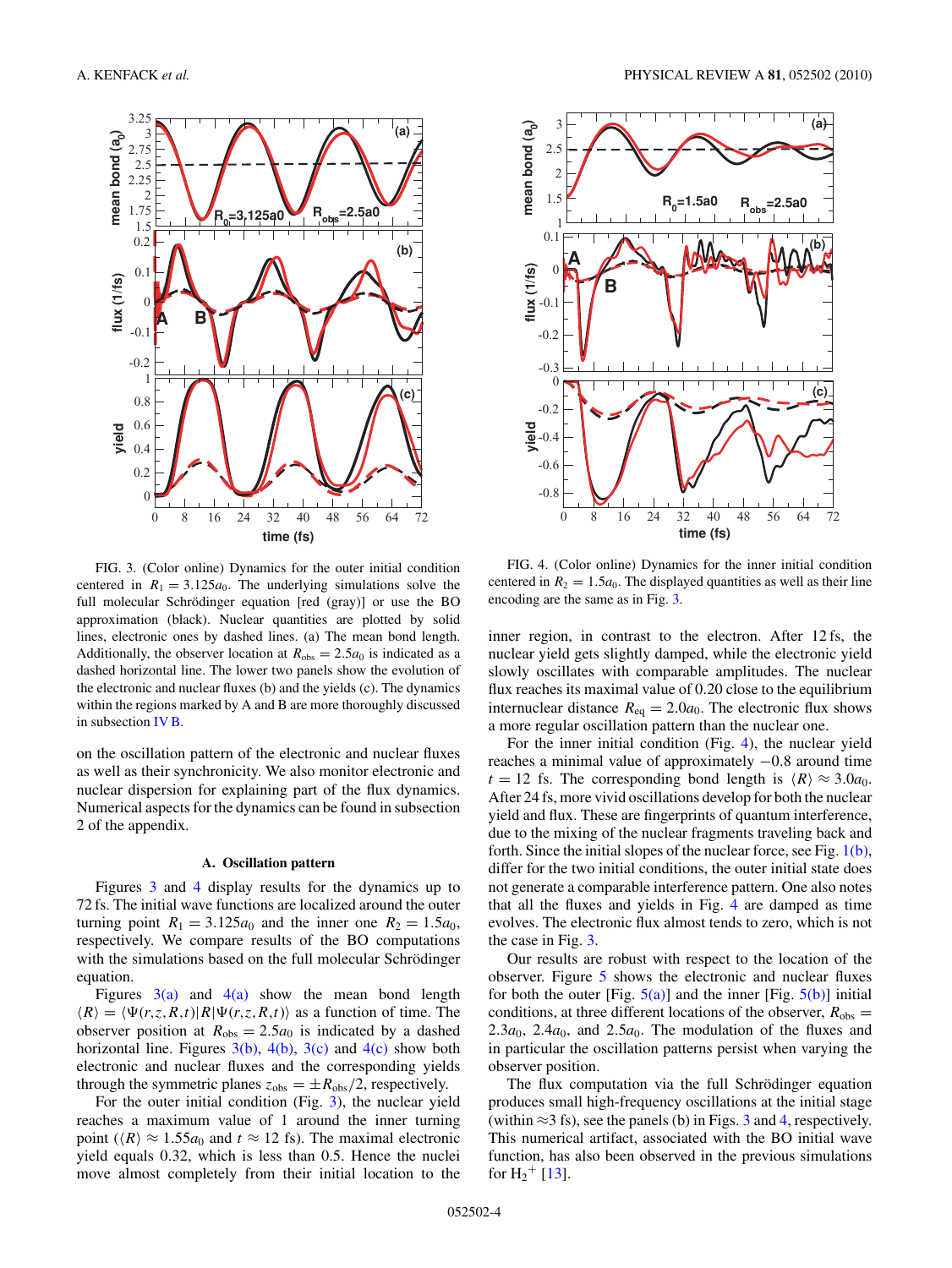<span id="page-4-0"></span>

FIG. 5. (Color online) Robustness of the electronic and nuclear flux with respect to the observer position. The nuclear flux evolution for the outer and the inner initial state are shown in the upper and the lower panels, respectively. The three different locations of the observer are  $R_{obs} = 2.3a_0$  (dashed), 2.4 $a_0$  [red (gray)], and 2.5 $a_0$ (black). Both panels also plot the electronic flux (dot-dashed), which is insensitive to the considered variations of the observer plane.

#### **B. Dispersion and synchronicity**

We have also computed both the nuclear and the electronic dispersions:

$$
\Delta R(t) = \left[ \int dR \rho_n(R, t) (R - \langle R \rangle)^2 \right]^{1/2}, \quad (17)
$$

$$
\Delta z(t) = \left[ \int r dr \ dz \ \rho_e(r, z, t) (z - \langle z \rangle)^2 \right]^{1/2}, \qquad (18)
$$

$$
\Delta r(t) = \left[ \int r dr dz \, \rho_e(r, z, t) (r - \langle r \rangle)^2 \right]^{1/2}.
$$
 (19)

Figure 6 displays their time evolution for the outer initial condition (black lines) and the inner one (red/gray lines). Irrespective of the initial conditions, the electronic dispersion is in general larger than the nuclear one. For the first 3 fs, the nuclear dispersion for the inner initial condition decreases due to the wave function's location at the very steep wall. Afterward, it quickly increases and eventually reaches, as from 36 fs on, the strong electronic dispersion level. At this step, one may wonder why such strong oscillations mostly occur in the inner case and less in the outer one. To answer this question we first note that although the shapes of the initial wave packets for both cases are identical, with the same potential energy, their vibrational contents completely differ. Due to the steepness of the potential, the inner case contains more vibrational eigenstates than the outer one. During the propagation, the wave packet of inner case, superposition of many eigensates, exhibits a very pronounced dispersion (as already observed above) than the wave packet of the outer one. The increase of the nuclear dispersion for the inner initial state coincides with the irregular oscillations of the nuclear flux in Fig. [4\(b\).](#page-3-0) Also the different magnitudes of the nuclear and electronic yield in Fig.  $3(c)$  can be linked with the different levels



FIG. 6. (Color online) Electronic and nuclear dispersions as functions of time: the nuclear one  $\Delta R(t)$  (solid), the electronic one in *z* direction  $\Delta z(t)$  (dashed) and *r* direction  $\Delta r(t)$  (dotted). The dynamics for the outer intial condition (1) are in black, while those for the inner one (2) are in [red (gray)] colors.

of the corresponding dispersion. Moreover, the electronic fluxes, yields, and dispersions all show a regular oscillation pattern.



FIG. 7. (Color online) Enlargements of regions A and B of Fig. [3\(b\)](#page-3-0) for the nuclear flux (solid) and the electronic one (dashed). The electron and nuclei start moving synchronously (A-Outer). At later time (B-Outer), the electron returns first and after 840 as, the nuclei follow.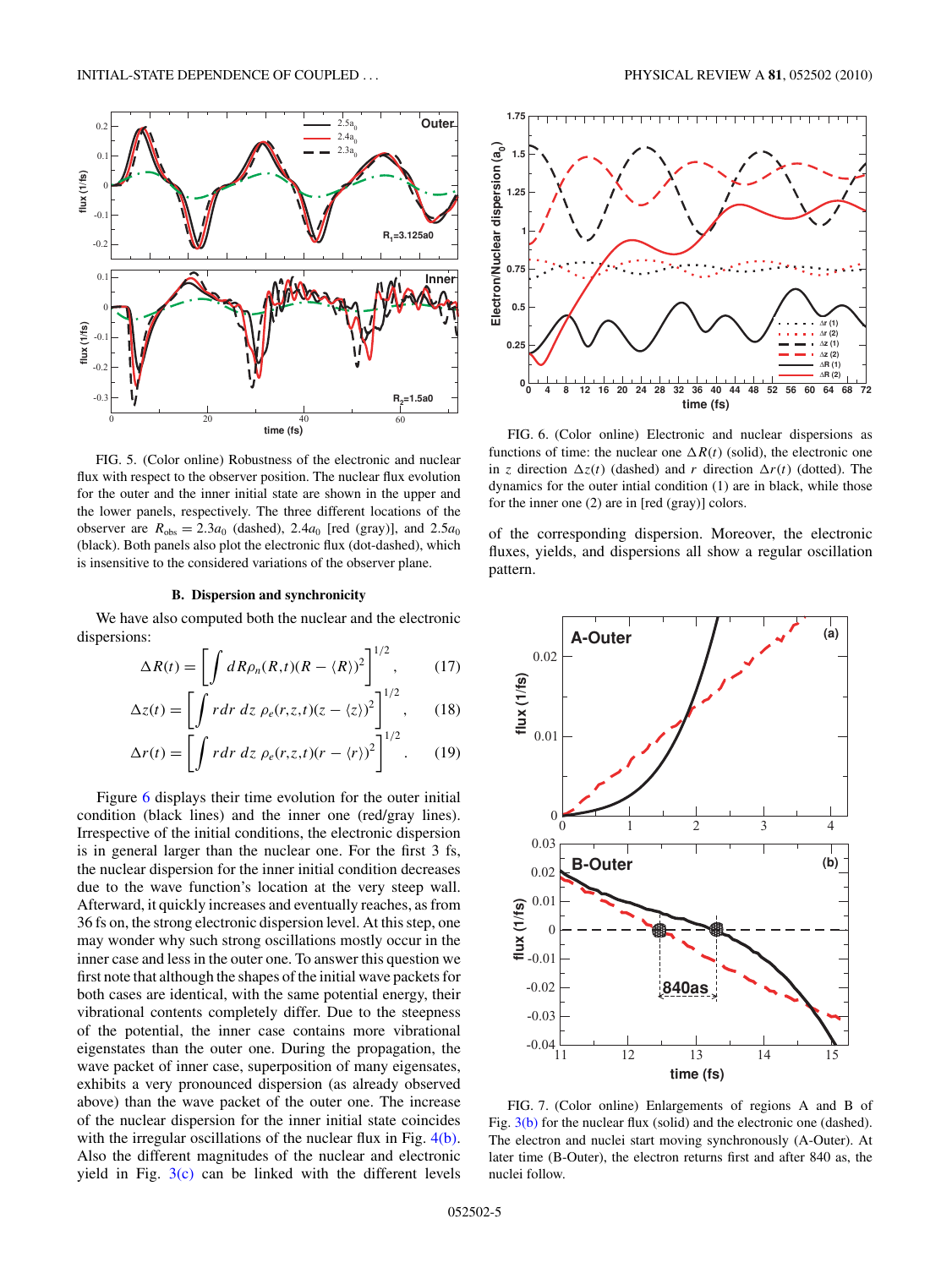<span id="page-5-0"></span>

FIG. 8. (Color online) Enlargements of regions A and B of Fig. [4\(b\)](#page-3-0) for the nuclear flux (solid) and the electronic one (dashed). Until 3.5 fs, the electron and nuclei move in opposite directions (A-Inner). At later time (B-Inner), the nuclei return and the electron follows with a delay of 1.04 fs.

Analyzing the synchronicity of nuclear and electronic fluxes more closely, we have enlarged the regions A and B of the previous Figs.  $3(b)$  and  $4(b)$ . For the outer starting condition (Fig. [7,](#page-4-0) A-Outer), the nuclei and the electron initially move in the same direction, while for the inner start (Fig. 8, A-Inner) both move in opposite directions for about 3.5 fs. Around the next turning point we also observe different behavior depending on the initial preparation. For the outer start (Fig. [7,](#page-4-0) B-Outer), the electron changes its direction before the nuclei with a time delay of 840 as, while for the inner start (Fig. 8, B-Inner) the electron effectively follows the nuclei with a time delay of 1.04 fs. The enlargements therefore illustrate that the light electron need not immediately adapt to the motion of the heavier nuclei.

### **V. SUMMARY AND CONCLUSION**

The quantum evolution of coupled electronic and nuclear fluxes in an aligned deuterium molecular ion  $D_2$ <sup>+</sup> has been investigated, focusing on the initial state preparation. For large amplitude vibrational excitations, we show that the dynamics strongly depends on whether the process is initiated at the inner or at the outer turning points with respect to the equilibrium nuclear distance. Along these lines, the importance of such an initial state dependence on the generation of high harmonics has been demonstrated with a recent experiment on  $N_2O_4$ molecules [\[14\]](#page-6-0). We believe that the presented theoretical

work could motivate and eventually constitute a guide for experiments on coupled electronic and nuclear fluxes in a molecular model consisting of one-electron and two-nuclei such as  $H_2$ <sup>+</sup> and its isotopes.

Exploring the long time dynamics (72 fs) in more details, we found in particular that nuclear fluxes exhibit high-frequency oscillations for the inner turning point as initial condition. These oscillations are signatures of quantum interference that manifest as the mixing of nuclear wave packets traveling back and forth. Furthermore, we have identified attosecond intervals with surprising behavior. These intervals always occur close to the turning points where fluxes are small. It turns out that electrons need not always follow the nuclei as common intuition may predict.

The good agreement between the coupled fluxes computed either by the full molecular Schrödinger equation or by the BO approximation is encouraging and suggests the latter as a promising approach to tackle coupled electronic and nuclear fluxes in polyatomic molecules.

### **ACKNOWLEDGMENTS**

We are very grateful to J. Manz for his valuable and stimulating discussions. Financial support by Freie Universität Berlin via the Center for Scientific Simulation as well as by Deutsche Forschungsgemeinschaft, Projects Sfb 450 TPC1 and TPC5, is gratefully acknowledged.

#### **APPENDIX: NUMERICAL ASPECTS**

# **1. Initial preparation**

Using the GAUSSIAN 03 package  $[21]$  involving the configuration interaction single double (CISD) calculations with a correlation-consistent polarized basis set (aug-cc-pV5Z) [\[22\]](#page-6-0), we solve the time-independent electronic Schroedinger Eq. [\(12\)](#page-2-0). This provides us with the Potential Energy Surface of the electronic ground states of  $D_2$  and  $D_2$ <sup>+</sup> as well as their corresponding electronic wave functions. The nuclear vibrational ground state of  $D_2$  is subsequently promoted to the PES of  $D_2$ <sup>+</sup> and translated such that it is centered in  $R_1 = 3.125a_0$  or  $R_2 = 1.5a_0$ .

### **2. Dynamics**

The three-dimensional molecular Schrödinger equation, Eq. [\(1\)](#page-0-0), has been solved by the method developed in Ref. [\[16\]](#page-6-0). The computations discretize the cylinder of radius  $r_0 = 18.0a_0$ and height  $2z_0 = 36a_0$  ( $z \in [-z_0, +z_0]$ ) with 50 and 110 grid points, respectively. For the internuclear distance  $R \in$  $[0, 16.0a_0]$ , 256 grid points have been used.

TABLE I. Time-averaged error of nuclear yield and flux. Numbers in brackets denote powers of 10.

|            | $R_1 = 1.5a_0$ |             | $R_2 = 3.125a_0$ |             |
|------------|----------------|-------------|------------------|-------------|
| Resolution | Yield          | Flux        | Yield            | Flux        |
| 128        | $2.18[-3]$     | $2.1[-6]$   | $2.01[-3]$       | $7.74[-7]$  |
| 256        | $8.56[-5]$     | $1.02[-7]$  | $1.02[-4]$       | $4.03[-8]$  |
| 512        | $5.22[-6]$     | $6.25[-9]$  | $6.13[-6]$       | $2.55[-9]$  |
| 1024       | $3.0[-7]$      | $3.57[-10]$ | $3.6[-7]$        | $1.58[-10]$ |